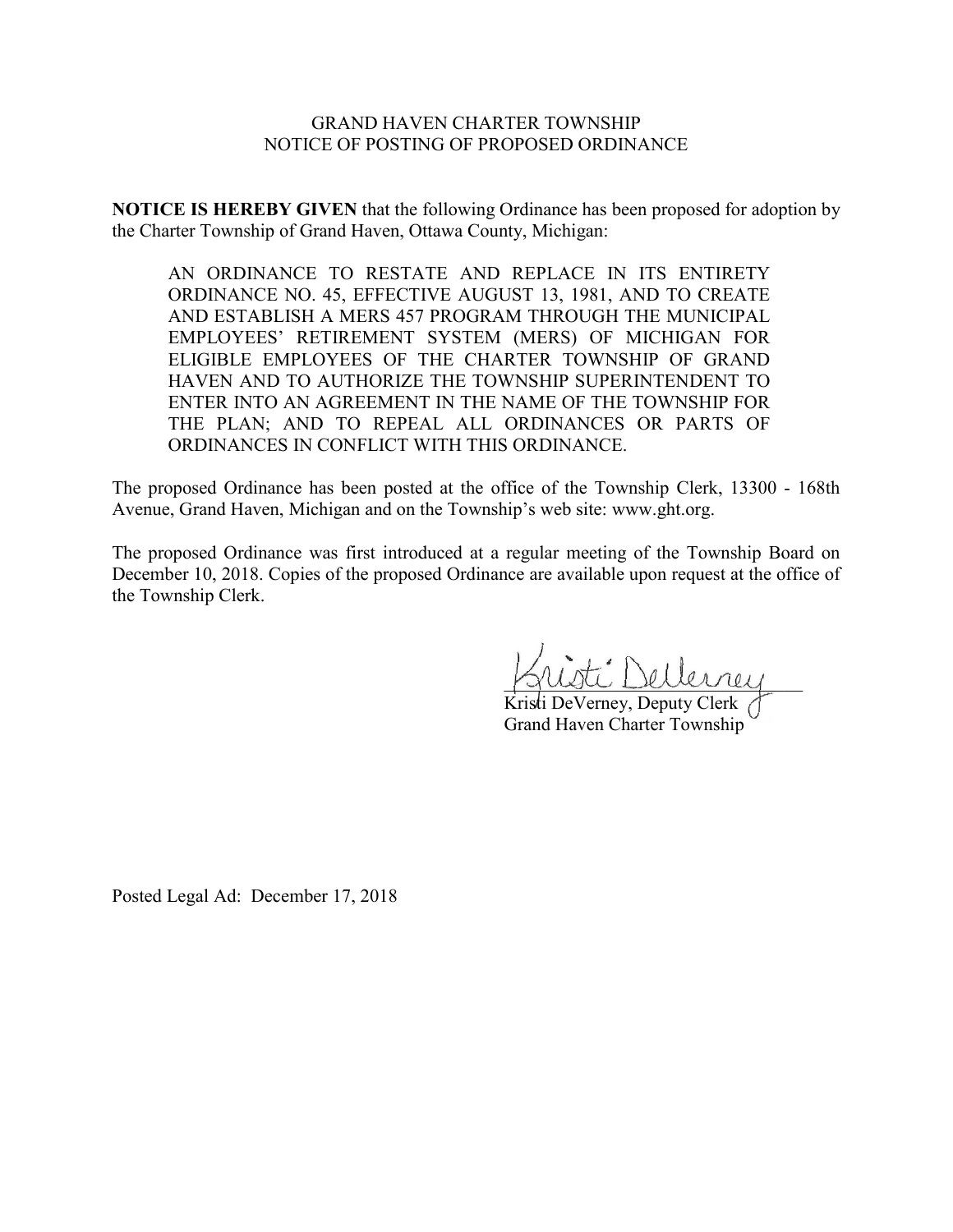# **12.0500 DEFERRED COMPENSATION AGREEMENT RESTATEMENT ORDINANCE CHARTER TOWNSHIP OF GRAND HAVEN, MICHIGAN**

ord. no. \_\_\_\_\_\_ eff. \_

An Ordinance to restate and replace in its entirety Ordinance No. 45, effective August 13, 1981, and to create and establish a MERS 457 Program through the Municipal Employees' Retirement System (MERS) of Michigan for eligible employees of the Charter Township of Grand Haven and to authorize the Township Superintendent to enter into an agreement in the name of the Township for the plan; and to repeal all ordinances or parts of ordinances in conflict with this Ordinance.

THE CHARTER TOWNSHIP OF GRAND HAVEN, OTTAWA COUNTY, MICHIGAN ORDAINS:

#### **12.0501 Sec. 1 TITLE**

This Ordinance shall be titled for convenience as the "Grand Haven Charter Township Deferred Compensation Agreement Restatement Ordinance."

### **12.0502 Sec. 2 NON-QUALIFIED DEFERRED COMPENSATION PLAN**

The Township by this Ordinance confirms the termination of the deferred compensation plan established by Ordinance No. 45, and further confirms the establishment of a MERS 457 Program (the "New Plan") through the MERS 457 Participation Agreement (the "Agreement"), currently effective May 1, 2017 but as subsequently amended by the Township and accepted by MERS. The Township authorizes the Township Superintendent to contract, in the name of the Township subject to the approval of the Township Board, as required to terminate the plan established by Ordinance No. 45, to establish the New Plan, and to amend the New Plan.

#### **12.0503 Sec. 3 NEW PLAN DETAILS**

The details of the New Plan shall be set forth in the Agreement, as amended from time to time.

**12.0504 Sec. 4 REPEAL**

All resolutions, ordinances, orders, or parts of any of them in conflict in whole or in part with any of the provisions of this Ordinance are, to the extent of such conflict, repealed.

#### **12.0505 Sec. 5 EFFECTIVE DATE**

This Ordinance was approved and adopted by the Township Board on \_\_\_\_\_\_\_\_\_\_\_\_\_\_\_\_\_, 201\_\_, after introduction and a first reading on , 201 , and publication after such reading as is required by